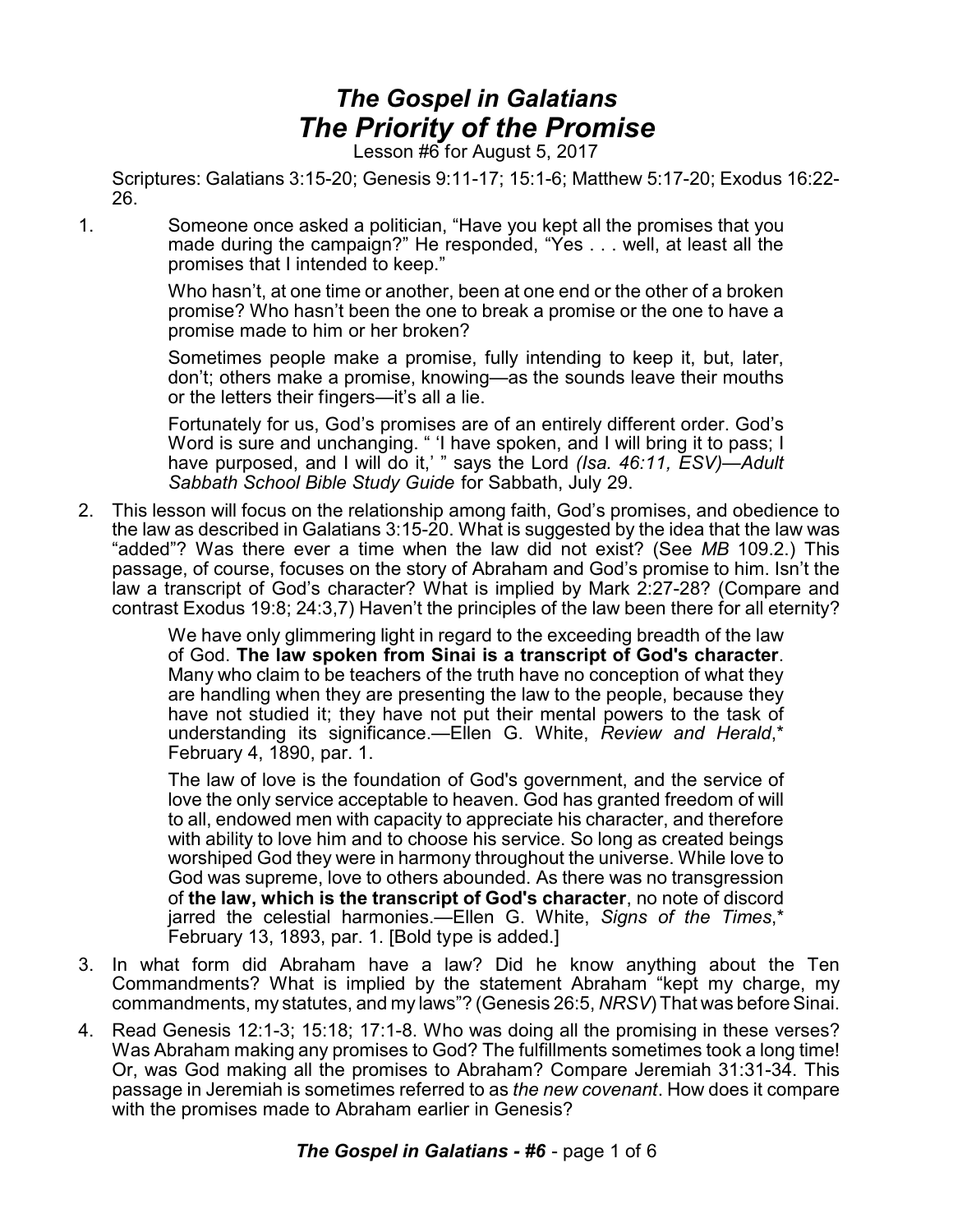- 5. What is the difference between a covenant and a will? A covenant is an agreement between two or more people and is sometimes referred to as a contract or a treaty. By contrast, a will is a declaration by a single person of what s/he would like to have done with her/his property after her/his death. As you read these verses in Genesis, would you describe it more like a will? Or, more like a covenant? One Person was doing all of the promising. In what sense was Abraham a part of that covenant? Did God ask him to do anything? How do you understand Genesis 17:9-16?
- 6. Abraham had been asked to follow God's covenant. He had left Ur of the Chaldees and had traveled to Haran and later proceeded from Haran to Canaan. He had no official property of his own. Wouldn't you say that there must have been a significant relationship?
- 7. There are several very important points that Paul wanted to make about this agreement and about the later commandments given from Mount Sinai. First of all, he wanted to make it clear that the promises God made to Abraham were in no way modified or nullified by anything that happened later, including the giving of the Ten Commandments at Sinai. See Genesis 13:15; 17:8; Romans 4:13; Galatians 3:29; Isaiah 46:11; and Hebrews 6:18.

Here [in Genesis 3:15] was the first promise of a Saviour who would stand on the field of battle to contest the power of Satan and prevail against him. **Christ came to our world to represent the character of God as it is represented in His holy law; for His law is a transcript of His character. Christ was both the law and the gospel.** The angel that proclaims the everlasting gospel [Revelation 14:6] proclaims the law of God; for the gospel of salvation brings men to obedience of the law, whereby their characters are formed after the divine similitude.—Ellen G. White, *Ms 32*, *1896*\*; *17MR*\* 7.4; *Christ Triumphant*\* 339.2. [Bold type and content in brackets are added.]

8. If the law is a transcript of God's character and if the angels in heaven found it surprising that there ever was such a thing as a law, (*Mount of Blessing* 109) doesn't that imply that the law is everlasting? Why wasn't the law spelled out at least in the days of Noah? Or, at least early in the experience of Abraham? We keep failing and God keeps adding laws and commands. Did Adam and Eve have any laws before they sinned?

> If man had kept the law of God, as given to Adam after his fall, preserved by Noah, and observed by Abraham, there would have been no necessity for the ordinance of circumcision. And if the descendants of Abraham had kept the covenant, of which circumcision was a sign, they would never have been seduced into idolatry, nor would it have been necessary for them to suffer a life of bondage in Egypt; they would have kept God's law in mind, and there would have been no necessity for it to be proclaimed from Sinai or engraved upon the tables of stone. And had the people practiced the principles of the Ten Commandments, there would have been no need of the additional directions given to Moses.—Ellen G. White, *Patriarchs and Prophets*\* 364.2. Compare *Spiritual Gifts*, vol. 3, 299.2-3 (1864); *Spirit of Prophecy*, vol.1, 264.2 (1870).

- 9. If God's plan of salvation is based on justification alone and has nothing to do with observance of law, why was the giving of a law necessary? Does the law have only a temporary application or jurisdiction? (Galatians 3:24) Many of our Christian friends believe that the law given at Sinai–otherwise known as the Ten Commandments–was only applicable from the time of Sinai until the death of Christ. Which of the ten do they think is/are not in force anymore? How does that fit with our understanding that the law is everlasting and eternal in its application?
- 10. Review your understanding of what happened at Sinai. There was a great ball of fire that came down on the mountain, and there was black smoke and probably thunder and lightning, and a powerful voice speaking out of the dark cloud along with an earthquake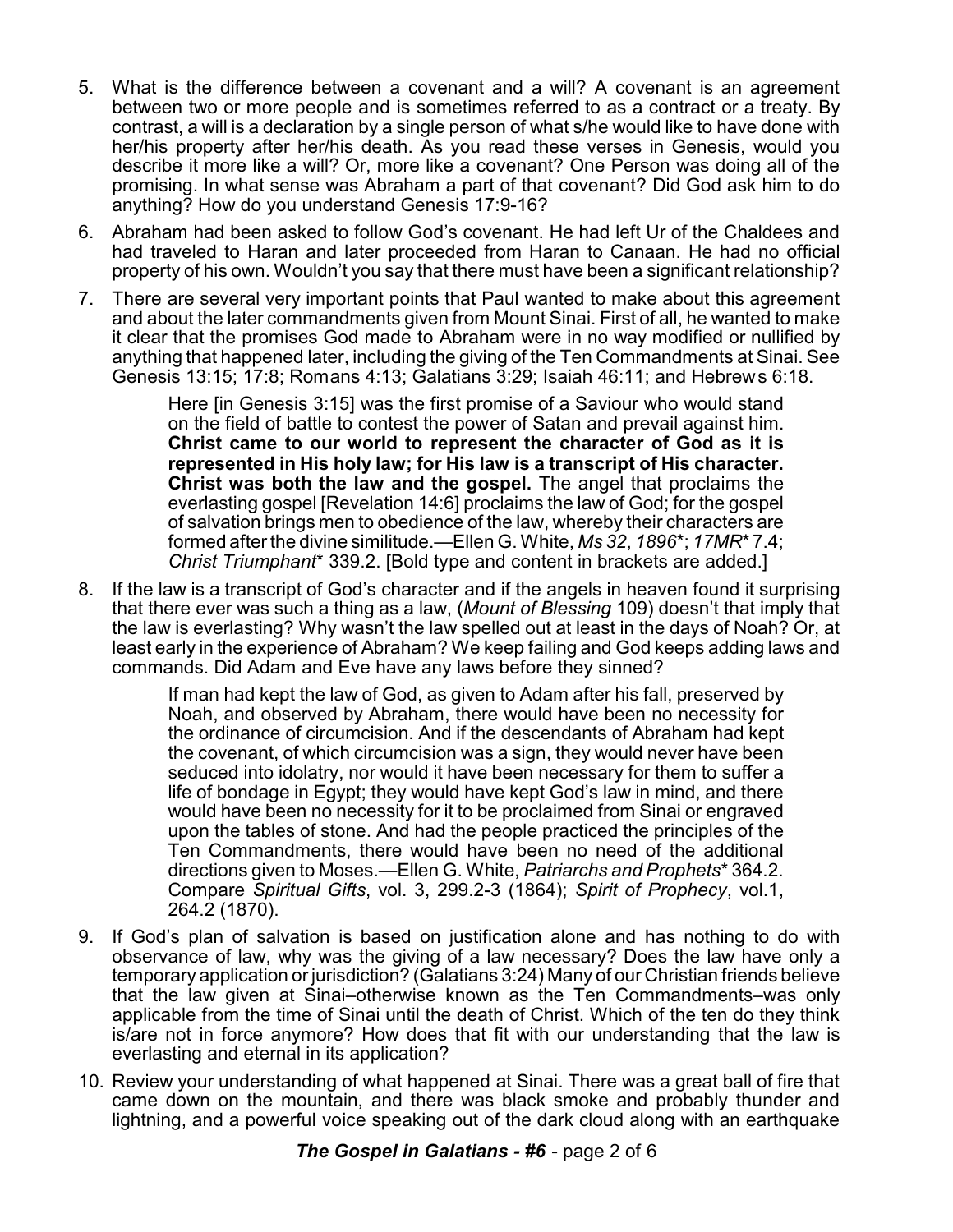that shook everyone. The children of Israel were terrified and stood at a distance. (Exodus 20:18-20) What was God trying to do? Is that the way God teaches people to love?

11. What was God trying to teach the children of Israel by that experience? Would you be comfortable having an intimate relationship with a God who would do such a thing? Why did God do that? When Jesus came down to this earth about 1500 years later:

> The poorest and humblest were not afraid to approach Him; even little children were attracted to Him. They loved to climb upon His lap and to kiss that pensive face, benignant with love.—Ellen G. White, *Testimonies for the Church*,\* vol 3*,* 422.1; *GW92*\* 261.3.

- 12. Why was there such a wide discrepancy in behavior by the same God?
- 13. Abraham had several very open and relatively friendly and intimate conversations with God. (2 Chronicles 20:7; Isaiah 41:8; James 2:23) What do we know about them? See Genesis 17:1-22; 18:1-33. Were those encounters common? Did those conversations prepare Abraham for what took place later that is recorded in Genesis 22:1-2?
- 14. Let us return to the major question: **What is the purpose of the law?** If you had been in God's place trying to establish a new government for the children of Israel, would you have left out any of the Ten Commandments? Which one of them do you think we could do without today? It is interesting to notice that our Christian friends want to keep nine of the Ten Commandments; but, they are not comfortable with what we call the fourth commandment or the Sabbath commandment. Why do you think that is? Is that command arbitrary? There are death decrees mentioned in the Bible for disobeying each of the Ten Commandments except the tenth; one cannot read the mind of another to determine whether or not s/he covets!
- 15. There are two kinds of laws that we know about. Laws such as the laws of physics, chemistry, and biology are called *descriptive* laws. For example, the law of gravity was formulated mathematically simply to describe how gravity affects everything we know about. The other kind of laws are *proscriptive* laws. They include things like the speed limit on roads and on which side of the road one is supposed to drive; these laws are, more or less, arbitrary and decided by some governing authority. Which of these types of laws–descriptive or proscriptive–best describes God's Ten Commandments? Are they descriptive? Does that change your attitude toward God?
- 16. Does understanding the true nature of the law help us develop a better relationship with God Himself? Is it true that God only asks us to do things which are for our own good?
- 17. Does keeping the Ten Commandments change us? Does it make us happier? Healthier? Holier? Does it change our hearts? Does justification change us? In what way are we supposed to be changed by the plan of salvation which means healing? Are we saved by accepting the righteousness and redemption that Christ has prepared for us? Or, must some change take place in us? Does God intend for us to be changed? Or, just forgiven? Will heaven be populated with pardoned crooks? Or, transformed saints?
- 18. Are we saved by justification alone? Or, do we need some sanctification as well? Is it possible to receive justification alone? Or, is receiving justification the first step in receiving sanctification? Remember that justification is by faith, and sanctification is by faith, and salvation/healing is by faith. Is faith the only true requirement for salvation? (See Acts 16:31.) If so, what does that imply? What does the law have to do with faith? Or, does faith do away with the law? (Romans 3:31) God forbid!
- 19. Would it be fair to say that the Ten Commandments have virtually nothing to do with our salvation? Does having faith abolish the need for the law? (Romans 3:31; 7:7,12; 8:3; Matthew 5:17-20)
- 20. There are many circumstances under which following God's commandments literally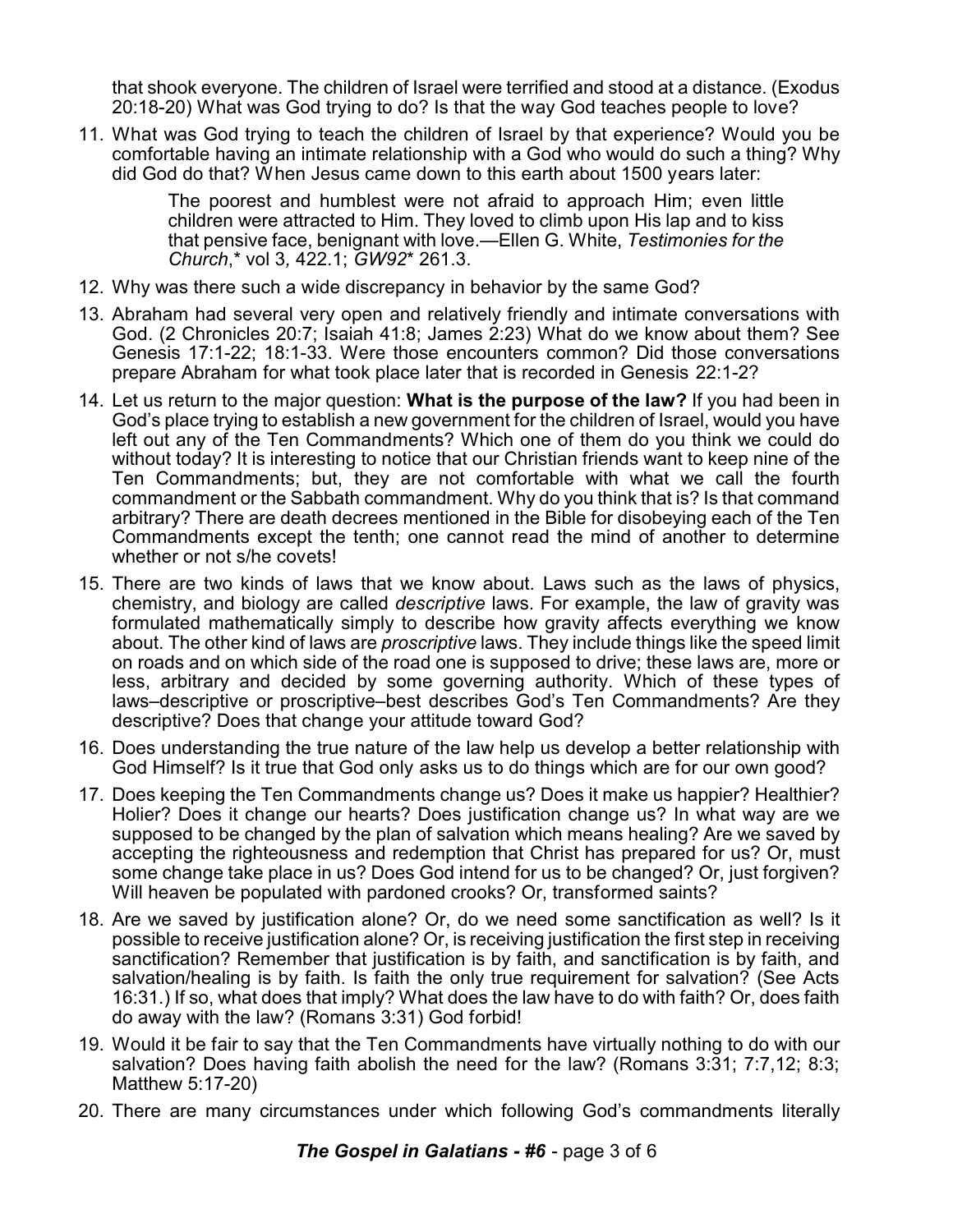preserves us from destruction.

Moreover, genuine faith implies in itself an unreserved willingness to fulfill the will of God in a life of obedience to His law.... Real faith, based on wholehearted love for the Saviour, can lead only to obedience.—*The SDA Bible Commentary*,\* vol. 6, 510.2.

**Let us relate ourselves to God in self-denying, self-sacrificing obedience. Faith in Christ always leads to willing, cheerful obedience.** He died to redeem us from all iniquity, and to purify unto Himself a peculiar people, zealous of good works. There is to be perfect conformity, in thought, word, and deed, to the will of God. Heaven is only for those who have purified their souls through obedience to the truth.—Ellen G. White, *Letter 301*,\* November 2, 1904, to Elder and Mrs. S. N. Haskell; *Bible Training School*, February 1, 1905, par. 3; *The Gospel Herald*, March 1, 1905, par. 3; *This Day with God* 315.5; *Our Father Cares* 247.5. [Bold type is added.]

21. If, in fact, justification by faith means that we no longer need the law, would it then be all right to commit adultery, murder, steal, tell lies, etc.? Wasn't the law given to protect us from just such things happening until we became mature enough to realize it is best to do right because it is right? Does this help us to understand why James called it the "law of liberty"? (James 1:25; 2:12)

> The man who attempts to keep the commandments of God from a sense of obligation merely–because he is required to do so–will never enter into the joy of obedience. He does not obey. When the requirements of God are accounted a burden because they cut across human inclination, we may know that the life is not a Christian life. True obedience is the outworking of a principle within. It springs from the love of righteousness, the love of the law of God. The essence of all righteousness [98] is loyalty to our Redeemer. This will lead us to do right because it is right–because right doing is pleasing to God.—Ellen G. White, *Christ's Object Lessons*\* 97.3-98.0.

- 22. When the Jews in Jesus's day referred to the *Law*, what were they talking about? The traditional Jewish understanding of the word *Law* referred to the *Torah* or the five books of Moses. But, sometimes, they would use the word *Law* to refer to the entire portion of the Bible that we call the Old Testament. (John 10:34; Psalms 82:6)
- 23. Modern-day Christians often use the word *law* to refer strictly to the Ten Commandments. This is sometimes called the *law of God* or sometimes the *law of Moses*. By contrast, the *ceremonial law* refers to the large collection of requirements given to the children of Israel after the giving of the Ten Commandments at Sinai to guide them in all of their daily activities as well as in their worship activities.
- 24. Did Paul tell us specifically what law he was speaking about? (Compare Galatians 3:19 and Romans 5:13,20) Ellen White wrote quite clearly on this subject. (See *1SM* 233-235; *3SG* 299.2-3; *ST*, June 17, 1880, par. 2-3; *1SP* 264.2-265.1; *PP* 364.2; *SR* 148.3-149.1.)
- 25. Surely, Paul was not trying to suggest that the law was added to the Abrahamic covenant in such a way as to modify it in some way. The law had been in existence long before Sinai. But, the relationship that God had with Abraham when He gave His covenant was very different from the relationship He had with the ex-slaves just coming out of Egypt. The ex-slaves needed clear, detailed, and specific directions. The law was never intended to be a recipe for salvation. However, it does clearly point out sin.
- 26. So, is it the moral law or the ceremonial law that more specifically points out sins? Clearly, it is the moral law. (Romans 3:20; 5:13,20; 7:7,8,13) The ceremonial law simply adds many detailed instructions about how different portions of the moral law are to be carried out.

The law acts as a magnifying glass. That device does not actually increase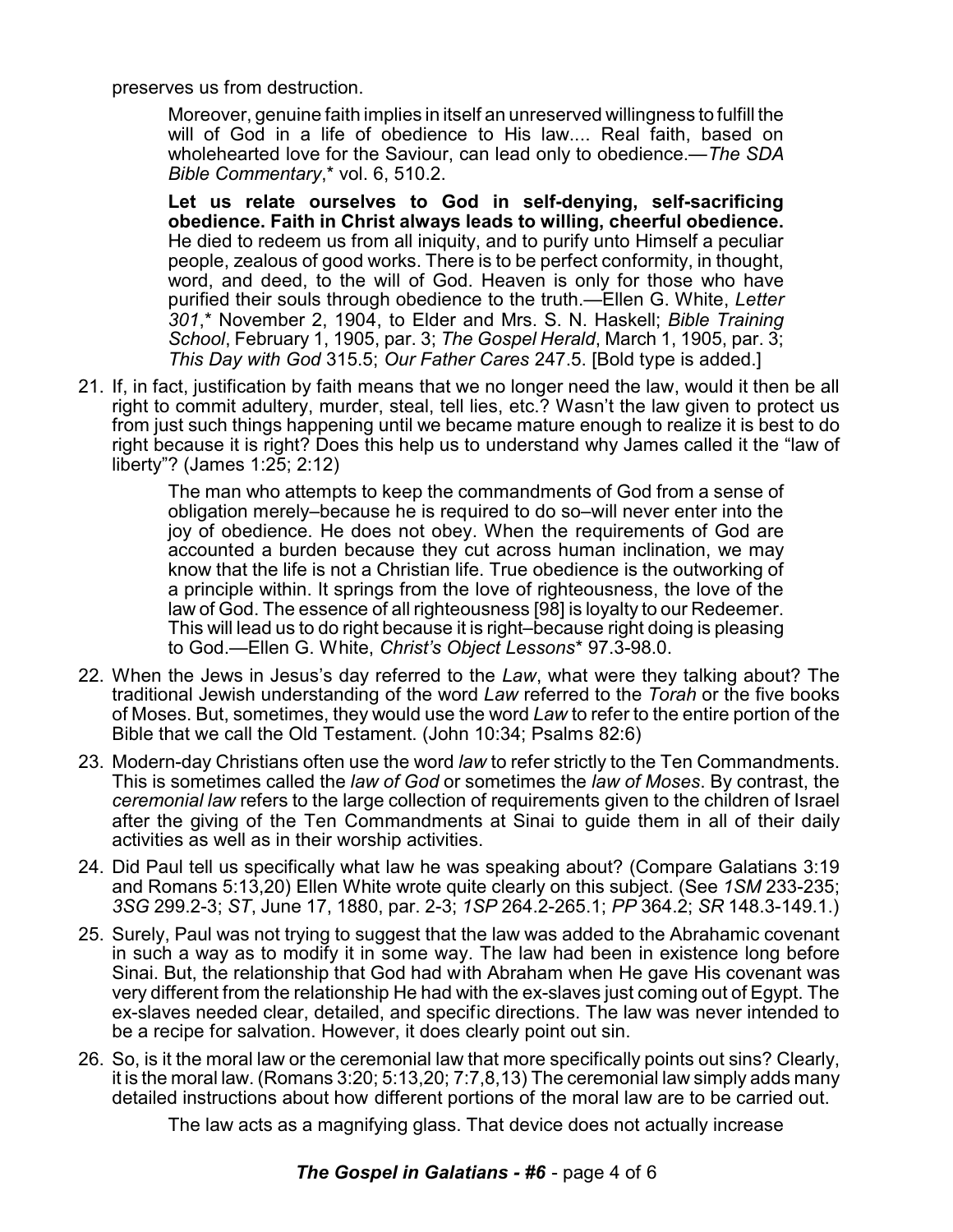the number of dirty spots that defile a garment, but makes them stand out more clearly and reveals many more of them than one is able to see with the naked eye.—William Hendriksen, *New Testament Commentary, Exposition on Galatians* (Grand Rapids, Mich.: Baker Book House, 1968), p. 141. (As quoted in *Adult Sabbath School Bible Study Guide\** for Tuesday, August 1.)

- 27. It seems that the Galatians–and especially the Judaizing Christians who had gone to Galatia–needed to reorient their thinking. What about us? Do we need a paradigm shift?
- 28. So, coming back to the question of which law was being specifically referred to as being added, what should be our answer? We need to understand that since the days of Alexander the Great, the Greeks had been telling the world that to be civilized they needed to adopt Greek culture, speak the Greek language, make cities that looked like Greek cities, etc. In general, that split people into two large categories. Some believed that everyone should cooperate with the Greeks and just get along and get on with their lives.
- 29. Others believed that they should do everything possible to resist that Hellenization–which is the technical term for that Greek civilization orientation. Among the Jews there were numerous groups all of whom took different approaches. The Essenes were so strict in their attempts to follow what they believed were the correct Jewish codes that they even moved out of Jerusalem to establish a center near the Dead Sea. They did not want to be contaminated even by the teachings of the Pharisees.
- 30. The Sadducees were on the opposite extreme. While they purported to be religious leaders, in general, they favored cooperation with the Greeks and, later, the Romans. They accepted only the five Books of Moses as their guiding light. By contrast, the Pharisees believed that the only solution was to resist every influence that might take them away from their Jewish heritage. It was the Pharisees who most often resisted Jesus. They had spelled out in hundreds of detailed laws such things as how to keep the Sabbath.
- 31. Who was the most famous Pharisee of all? While you may not have thought of him in that way, it was Paul the Apostle! Other Pharisees that are known by name from the Bible include Nicodemus, Joseph of Arimathea, Simon the former leper, and probably Mary, Martha, and Lazarus. The Pharisees clearly taught that a detailed observation of all the rules was what was needed.
- 32. In this context, the most famous ex-Pharisee, Paul, surely was in an excellent position to point out the problems with that approach.
- 33. Does the fact that Paul suggested that the law was added mean that it did not exist prior to Sinai? That certainly cannot be true in light of Genesis 9:5-6; 18:19; 26:5; 39:7-10; and Exodus 16:22-30. Ellen White suggested that even the angels were surprised to find that there was a law. (*Mount of Blessing* 109.1,2)
- 34. God who regarded Abraham as His friend did not believe it was necessary to approach him with a black cloud, thunder, lightning, and fire. But, the children of Israel who were almost completely ignorant about God and His requirements needed all of that.
- 35. Many of our Christian friends reading those verses interpret them to mean that the law came into effect at Mount Sinai and ended when Christ died on the cross. That certainly conflicts with much of what Paul said in the book of Romans and also conflicts with Matthew 5:17-19.
- 36. Are they suggesting that after the death of Christ it is okay to commit adultery? Kill? Steal? Or, lie? Of course not! They only want to do away with the Sabbath commandment. So, what did Christ actually do to deal with sin? (Romans 8:3-4) Did Christ provide a true remedy for sin? Was it that He paid the price for our sins? Did He provide for our justification? Did His death make it possible for God to forgive us? Or, did His life and death teach us the truth about God and about sin so that our choices are clear?
- 37. No one can doubt the impressive display that God put on at Mount Sinai. Did it convince